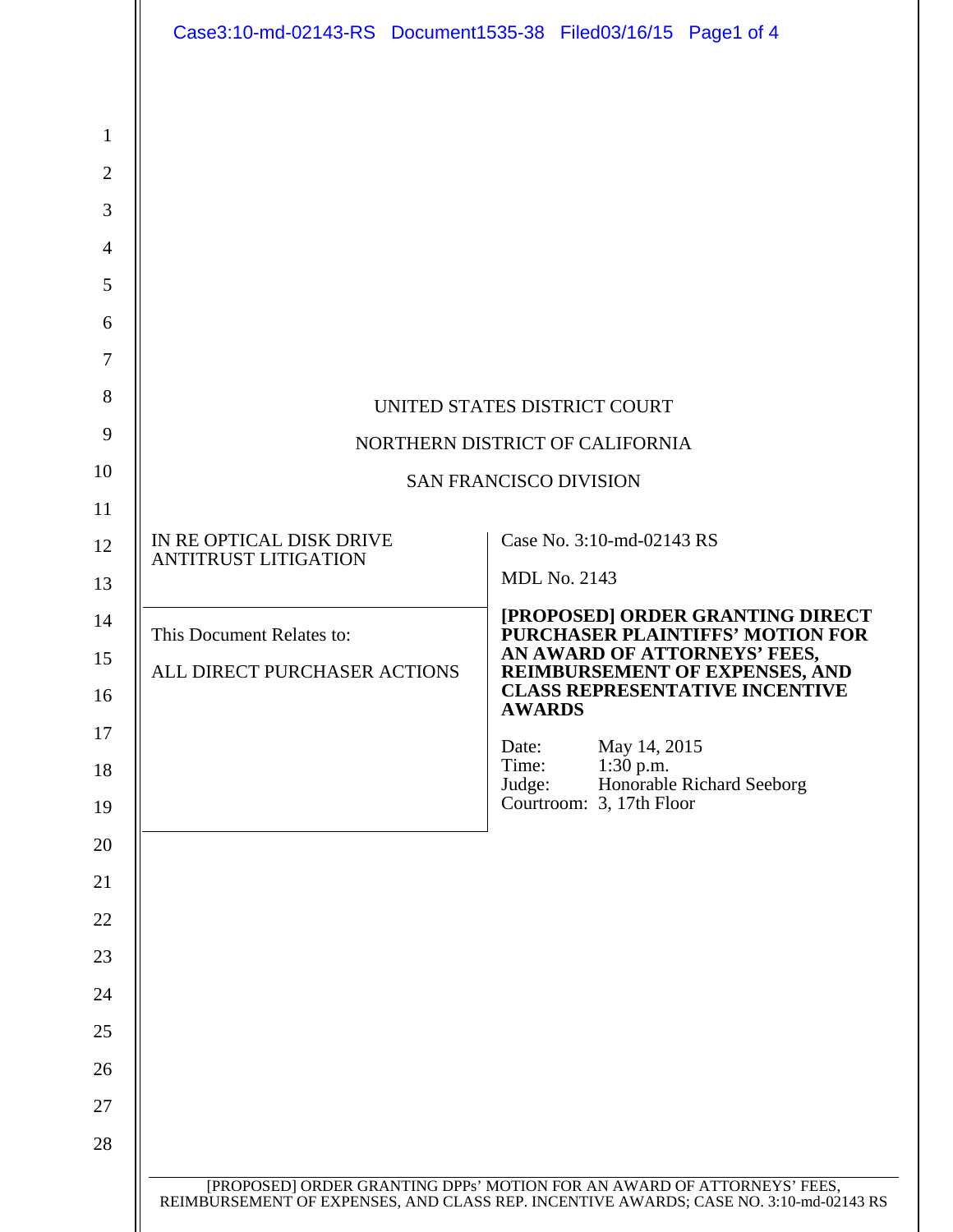2

3

4

5

6

7

8

9

10

11

12

1

The Court, having reviewed Direct Purchaser Plaintiffs' Motion for an Award of Attorneys' Fees, Reimbursement of Expenses, and Class Representative Incentive Awards (March 16, 2015) ("Motion"), the pleadings and other papers on file in this action, [the responses of class members], and the statements of counsel and the parties, hereby finds that:

1. The Motion requests an award of attorneys' fees in the amount of \$11,370,000 or 30% of the \$37,900,000 Settlement Fund.<sup>1</sup> Further, Direct Purchaser Plaintiffs ("DPPs") and their counsel ("Class Counsel") request reimbursement of out-of-pocket litigation costs and expenses in the amount of \$1,687,905.17. In addition, DPPs request that the Court approve the \$1,593,268.18 in expenses paid with settlement funds. Lastly, DPPs request incentive awards for the Class Representatives as follows: \$5,000 for each of the three class plaintiffs named only in the Second Consolidated Amended Complaint,<sup>2</sup> and \$10,000 for each of the six class plaintiffs named in the Third Consolidated Amended Complaint, $3$  for a total of \$75,000.

13

14

15

16

17

18

19

20

21

22

23

2. The Court finds that DPPs' requested fee award of \$11,370,000—30% of the Settlement Fund—is fair and reasonable under the percentage-of-the-recovery method based upon the following factors: (1) the results obtained by Class Counsel in this case; (2) the risks and complex issues involved in this case, which were significant and required a high level of skill and high-quality work to overcome; (3) that the attorneys' fees requested were entirely contingent upon success—Class Counsel risked time and effort and advanced costs with no ultimate guarantee of compensation; (4) that the range of awards made in similar cases justifies an award of 30% here; and (5) that the class members have been notified of the requested fees and had an opportunity inform the Court of any concerns they have with the request. These factors justify an upward adjustment of the Ninth Circuit's 25% benchmark. As such, the Court finds that the requested fee award comports with the applicable law and is justified by the circumstances of this case.

- 24
- 25

26

<sup>&</sup>lt;sup>1</sup> The "Settlement Fund" consists of the total proceeds of the following settlements: \$26,000,000 (HLDS), \$5,750,000 (Panasonic), and \$6,150,000 (NEC).

<sup>27</sup>  <sup>2</sup> Univision-Crimson Holding, Inc.; Warren S. Herman; and The Stereo Shop.

<sup>1</sup> 28 <sup>3</sup> JLK Systems Group, Inc. and Jeff Kozik; Meijer, Inc. and Meijer Distribution, Inc.; Paul Nordine; Seneca Data Distributors, Inc.; Gregory Starrett; and Ashely Tremblay.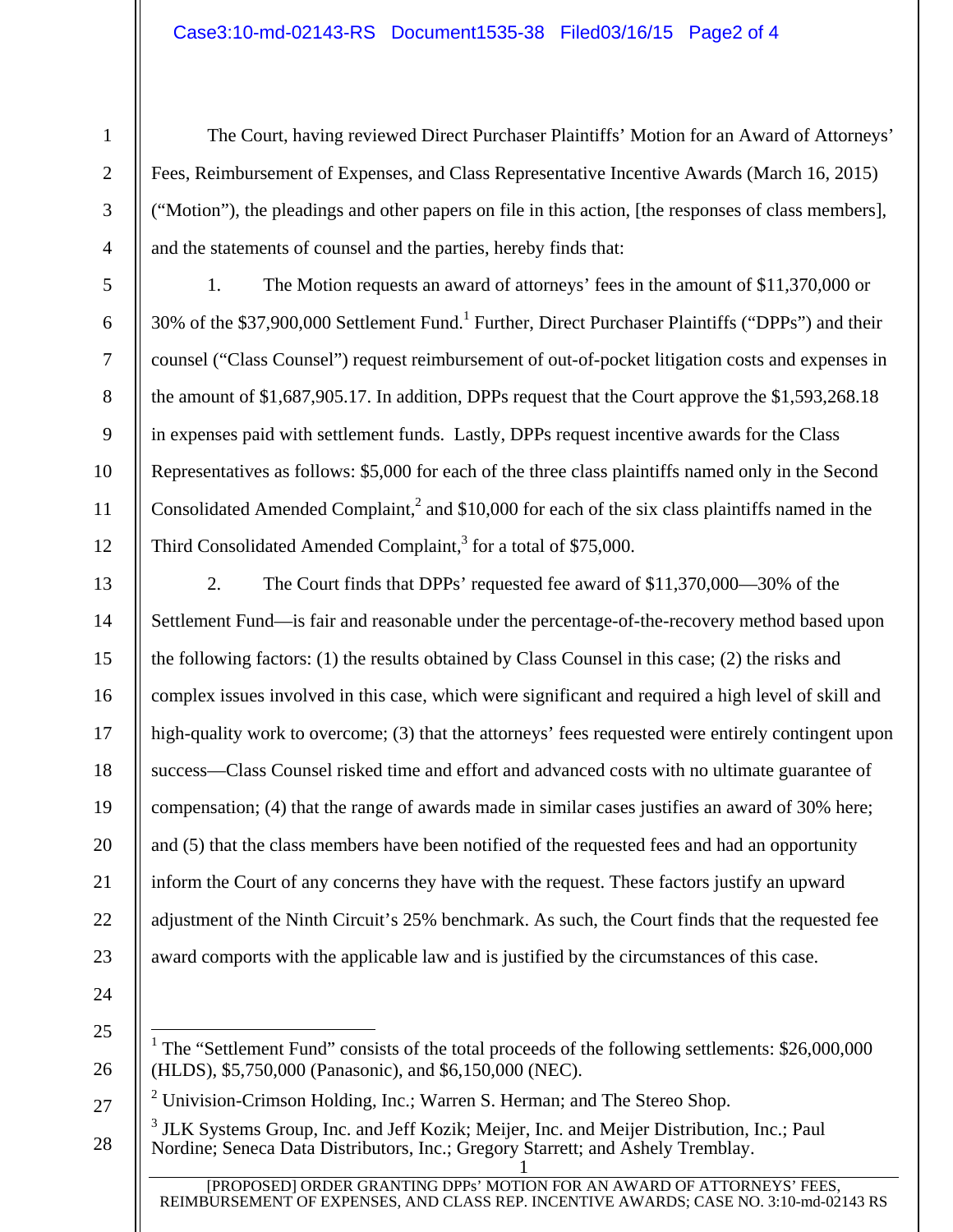2

3

4

5

6

7

8

9

10

11

12

13

14

15

16

17

18

19

20

1

3. The Court has confirmed the reasonableness of DPPs' fee request by conducting a lodestar cross-check. The Court finds that Class Counsel's reasonable lodestar was \$24,811,762.75 based on historic hourly rates for the period from the appointment of lead counsel until December 31, 2014. Class Counsel's requested fee award represents less than 50% of their reasonable lodestar. This further supports the reasonableness of Class Counsel's fee request here.

- 4. The Court finds that Class Counsel incurred a total of \$3,281,173.35 in litigation costs and expenses in prosecuting this litigation as of December 31, 2014. The Court finds that these costs and expenses were reasonably incurred in the ordinary course of prosecuting this case and were necessary given the complex nature and nationwide scope of the case.
- 5. Pursuant to *Radcliffe v. Experion Information Solutions*, 715 F.3d 1157 (9th Cir. 2013), the Court has carefully considered the requested incentive awards. The Court deems the application for incentive awards reasonable and justified given: (1) the risks—reputational, financial, and otherwise—faced by class representatives in bringing this lawsuit; and (2) the work performed and the active participation in the litigation and settlement processes by the class representatives on behalf of members of the class.

6. In sum, upon consideration of the Motion and accompanying Declarations, and based upon all matters of record including the pleadings and papers filed in this action, the Court hereby finds that the fee requested is reasonable and proper; the costs and expenses incurred by Class Counsel were necessary, reasonable, and proper; and that incentive awards are appropriate given the time and effort expended by the Class Representatives in the prosecution of this case.

21 22

23

24

25

Accordingly, it is hereby ORDERED and DECREED that:

7. Class Counsel are awarded attorneys' fees of \$11,370,000 (30% of the \$37,900,000 Settlement Fund), together with a proportional share of interest earned on the Settlement Fund for the same time period and at the same rate as that earned on the Settlement Fund until dispersed to Class Counsel.

26 27 8. Class Counsel are awarded reimbursement of their litigation costs and expenses in the amount of \$1,687,905.17.

28